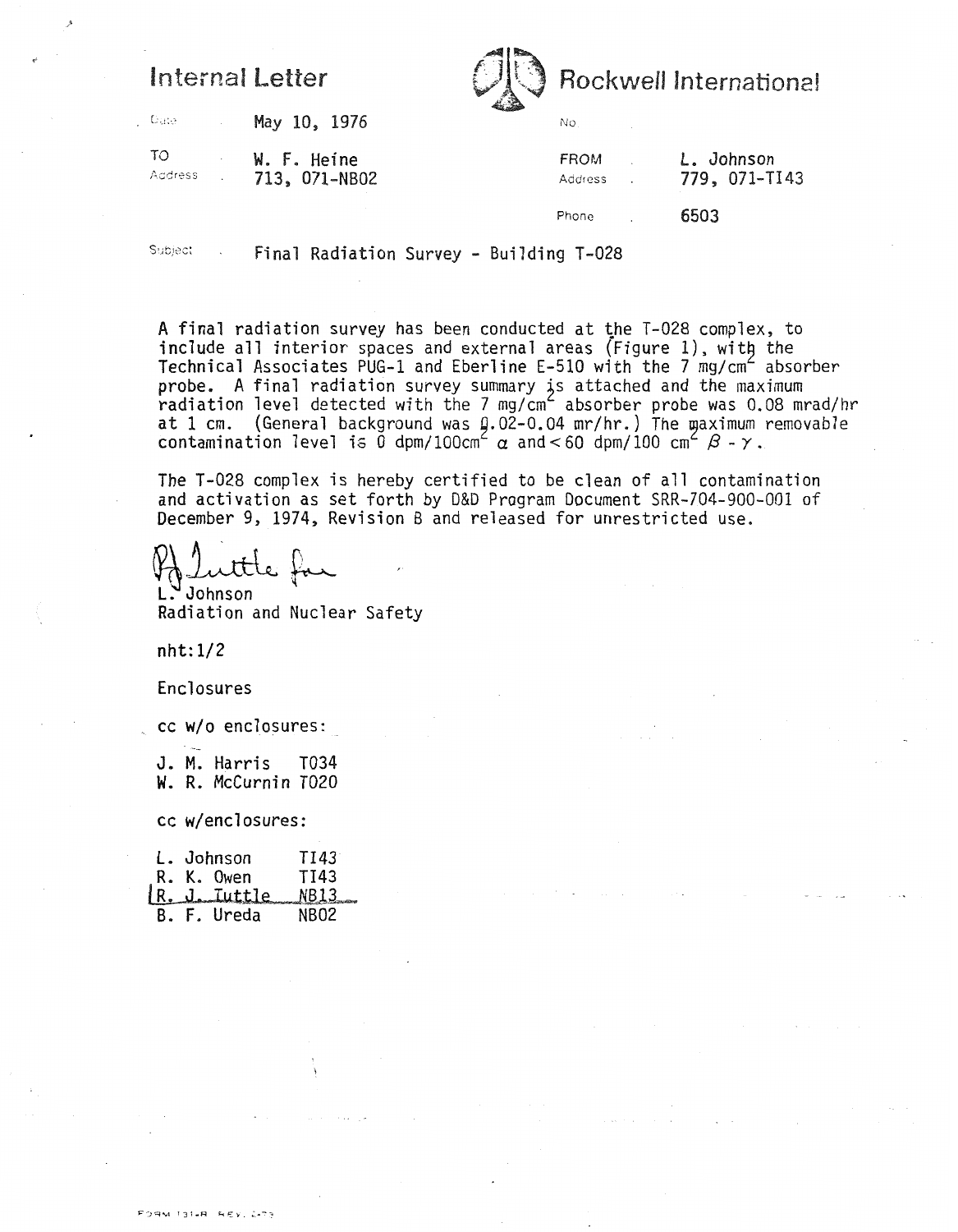#### T-028 STIR

#### FINAL RADIOLOGICAL SURVEY SUMMARY

| <b>LOCATION</b> |                                    | SURVEY TYPE            | TOTAL SMEARS                                                     | MAXIMUM REMOVABLE<br>CONTAMINATION LEVEL                                                     | <b>MAXIMUM RADIATION</b><br><b>LEVEL</b> |  |  |
|-----------------|------------------------------------|------------------------|------------------------------------------------------------------|----------------------------------------------------------------------------------------------|------------------------------------------|--|--|
| $\mathbf 1$ .   | Office Area                        | A&B                    | 250                                                              | 0 dpm/100 cm <sup>2</sup> $\propto$<br>$30 \text{ dyn}/100 \text{ cm}/3 - 8$                 | $0.04$ mrad/hr <sup>a</sup>              |  |  |
| 2.              | Control Room                       | A&B                    | 270                                                              | O dpm/100 cm <sup>2</sup> $\alpha$<br>$30 \text{ dyn}/100 \text{ cm}^2\beta - Y$             | $0.04$ mrad/hr <sup>a</sup>              |  |  |
| 3.              | Change Room                        | A&B                    | 160                                                              | 0 dpm/100 cm <sup>2</sup> $\approx$<br>$30 \text{ dyn}/100 \text{ cm}^2/\text{g}-\text{g}^2$ | $0.04$ mrad/hr <sup>a</sup>              |  |  |
| 4.              | Darkroom                           | <b>A&amp;B</b>         | 120                                                              | 0 dpm/100 cm <sup>2</sup> $\alpha$<br>$30 \text{ dyn}/100 \text{ cm}^2\beta - \delta$        | $0.03$ mrad/hr <sup>a</sup>              |  |  |
| 5.              | Laboratory                         | A&B                    | 265                                                              | 0 dpm/100 cm <sup>2</sup> $\alpha$<br>$30 \text{ dyn}/100 \text{ cm}^2\text{ s}^3$           | $0.04$ mrad/hr <sup>a</sup>              |  |  |
| 6.              | Reactor Room                       | A&B.                   | 280                                                              | 0 dpm/100 cm <sup>2</sup> $\alpha$<br>$460 \text{ dyn}/100 \text{ cm}^2 - \delta$            | $0.04$ mrad/hr <sup>a</sup>              |  |  |
| 7.              | Stairway & Tunnel                  | <b>A&amp;B</b>         | 95                                                               | 0 dpm/100 cm <sup>2</sup> $\alpha$<br>$30 \text{ dyn}/100 \text{ cm}^2\beta - \delta$        | $0.04$ mrad/hr <sup>3</sup>              |  |  |
| 8.              | Test Vault                         | A&B                    | 760                                                              | 0 dpm/100 cm <sup>2</sup> $\alpha$<br>$$50 \text{ dyn}/100 \text{ cm}^2\beta - 8$            | $0.07$ mrad/hr <sup>a</sup>              |  |  |
| 9.              | <b>Exhaust System</b>              | A&B                    | 100                                                              | 0 dpm/100 cm <sup>2</sup> $\alpha$<br>$30 \text{ dyn}/100 \text{ cm}^2\beta - 1$             | $0.04$ mrad/hr <sup>a</sup>              |  |  |
| 10.             | Cooling System<br>Area             | B                      |                                                                  |                                                                                              | $0.04$ mrad/hr <sup>a</sup>              |  |  |
| 111             | <b>Blacktop Surfaces</b>           | B                      |                                                                  |                                                                                              | $0.04 \text{ mrad/hr}^3$                 |  |  |
| 12.             | Stairway                           | $\mathbf{B}$<br>$\sim$ |                                                                  |                                                                                              | $0.08$ mrad/hr <sup>a</sup>              |  |  |
| 13.             | Reactor Cavity &<br>Thermal Column | $\mathbf C$            | 23.7 $\pm$ 2.6 OCi/gm Beta (Soil)<br>19.0 OCi/gm Beta (Concrete) |                                                                                              |                                          |  |  |

A-Smear

B-Survey Meter (PUG-1)<br>C-Radiometric-BETA(LB)

a-Total radiation reading with E-510 and 7 mg/cm<sup>2</sup> absorber probe

NOTE: General background level - 0.02-0.04 mrad/hr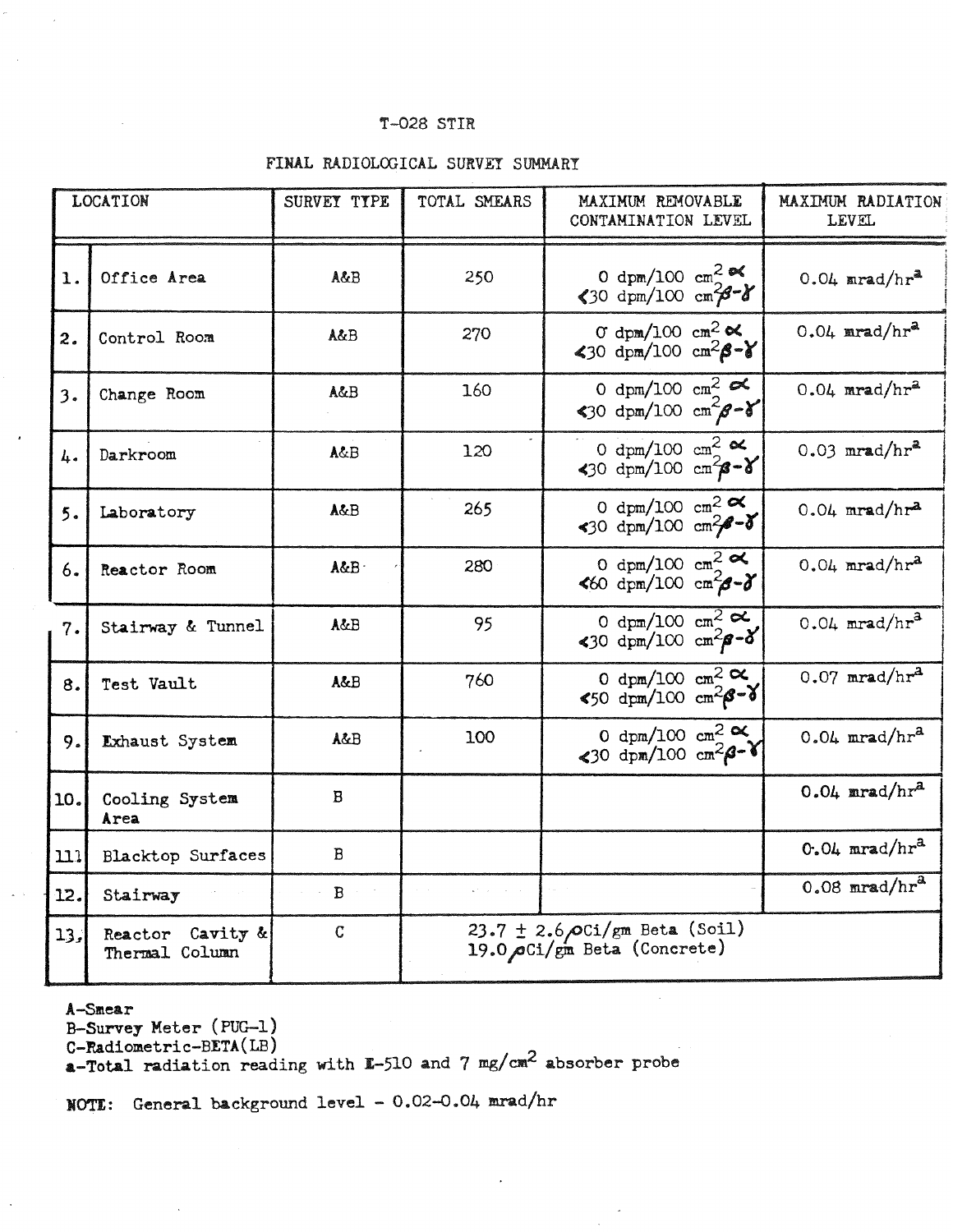### T-028 STIR

### INTERNAL AND EXTERNAL SURVEY

## LOCATIONS

## TABLE 1

# mrad/hr.

| ı.  | 0.03 | 21. | 0.06 | 41. | 0.04 | ø | 61. | 0.03 |
|-----|------|-----|------|-----|------|---|-----|------|
| 2.  | 0.03 | 22. | 0.05 | 42. | 0.04 |   | 62. | 0.03 |
| 3.  | 0.03 | 23. | 0.05 | 43. | 0.04 |   | 63. | 0.03 |
| 4.  | 0.02 | 24. | 0.04 | 44. | 0.04 |   | 64. | 0.04 |
| 5.  | 0.02 | 25. | 0.04 | 45. | 0.04 |   | 65. | 0.04 |
| 6.  | 0.02 | 26. | 0.04 | 46. | 0.03 |   | 66. | 0.04 |
| 7.  | 0.02 | 27. | 0.04 | 47. | 0.03 |   | 67. | 0.04 |
| 8.  | 0.02 | 28. | 0.04 | 48. | 0.03 |   | 68. | 0.03 |
| 9.  | 0.02 | 29. | 0.04 | 49. | 0.03 |   | 69. | 0.03 |
| 10. | 0.02 | 30. | 0.03 | 50. | 0.04 |   | 70. | 0.04 |
| u.  | 0.03 | 31. | 0.04 | 51. | 0.04 |   | 71. | 0.04 |
| 12. | 0.03 | 32. | 0.04 | 52. | 0.04 |   | 72. | 0.04 |
| 13. | 0.03 | 33. | 0.03 | 53. | 0.03 |   | 73. | 0.04 |
| 14. | 0.02 | 34. | 0.03 | 54. | 0.03 |   | 74. | 0.04 |
| 15. | 0.02 | 35. | 0.03 | 55. | 0.04 |   | 75. | 0.04 |
| 16. | 0.03 | 36. | 0.03 | 56. | 0.04 |   | 76. | 0.04 |
| 17. | 0.03 | 37. | 0.03 | 57. | 0.04 |   | 77. | 0.04 |
| 18. | 0.04 | 38. | 0.03 | 58. | 0.04 |   | 78. | 0.03 |
| 19. | 0.04 | 39. | 0.03 | 59. | 0.03 |   | 79. | 0.04 |
| 20. | 0.08 | 40. | 0.04 | 60. | 0.03 |   | 80. | 0.04 |

NOTE: Background -  $0.02 - 0.04$  mrad/hr.

TABLE 2

|                                                                          |                              |                          |                              |                          | mrad/hr.                     |                          |                              |                          |                              |
|--------------------------------------------------------------------------|------------------------------|--------------------------|------------------------------|--------------------------|------------------------------|--------------------------|------------------------------|--------------------------|------------------------------|
| l.<br>2.<br>3.                                                           | 0.03<br>0.04<br>0.03         | 17.<br>18.<br>19.        | 0.03<br>0.04<br>0.04         | 33.<br>34.<br>$35 -$     | 0.03<br>0.03<br>0.03         | 49.<br>50.<br>51.        | 0.03<br>0.03<br>0.03         | 65.<br>66.<br>67.        | 0.03<br>0.04<br>0.04         |
| 4.<br>5.<br>6.<br>7.<br>8.<br>9.<br>10.<br>$\mathfrak{u}.$<br>12.<br>13. | 0.03<br>0.04<br>0.03         | 20.<br>21.<br>22.        | 0.04<br>0.03<br>0.03         | 36.<br>37.<br>38.        | 0.03<br>0.03<br>0.03         | 52.<br>53.<br>54.        | 0.04<br>0.03<br>0.03         | 68.<br>69.<br>70.        | 0.04<br>0.03<br>0.03         |
|                                                                          | 0.04<br>0.03<br>0.03         | 23.<br>24.<br>25.        | 0.03<br>0.04<br>0.04         | 39.<br>40.<br>41.        | 0.03<br>0.04<br>0.03         | 55.<br>56.<br>57.        | 0.04<br>0.04<br>0.04         | 71.<br>72.<br>73.        | 0.03<br>0.04<br>0.04         |
|                                                                          | 0.04<br>0.03<br>0.03<br>0.04 | 26.<br>27.<br>28.        | 0.04<br>0.04<br>0.03         | 42.<br>43.<br>44.        | 0.03<br>0.03<br>0.03         | 58.<br>59.<br>60.        | 0.03<br>0.03<br>0.03         | 75.<br>76.<br>77.        | 0.04<br>0.04<br>0.07         |
| 14.<br>15.<br>16.                                                        | 0.04<br>0.04<br>0.04         | 29.<br>30.<br>31.<br>32. | 0.04<br>0.04<br>0.03<br>0.03 | 45.<br>46.<br>47.<br>48. | 0.04<br>0.04<br>0.03<br>0.03 | 61.<br>62.<br>63.<br>64. | 0.04<br>0.04<br>0.03<br>0.03 | 78.<br>79.<br>80.<br>81. | 0.05<br>0.04<br>0.05<br>0.07 |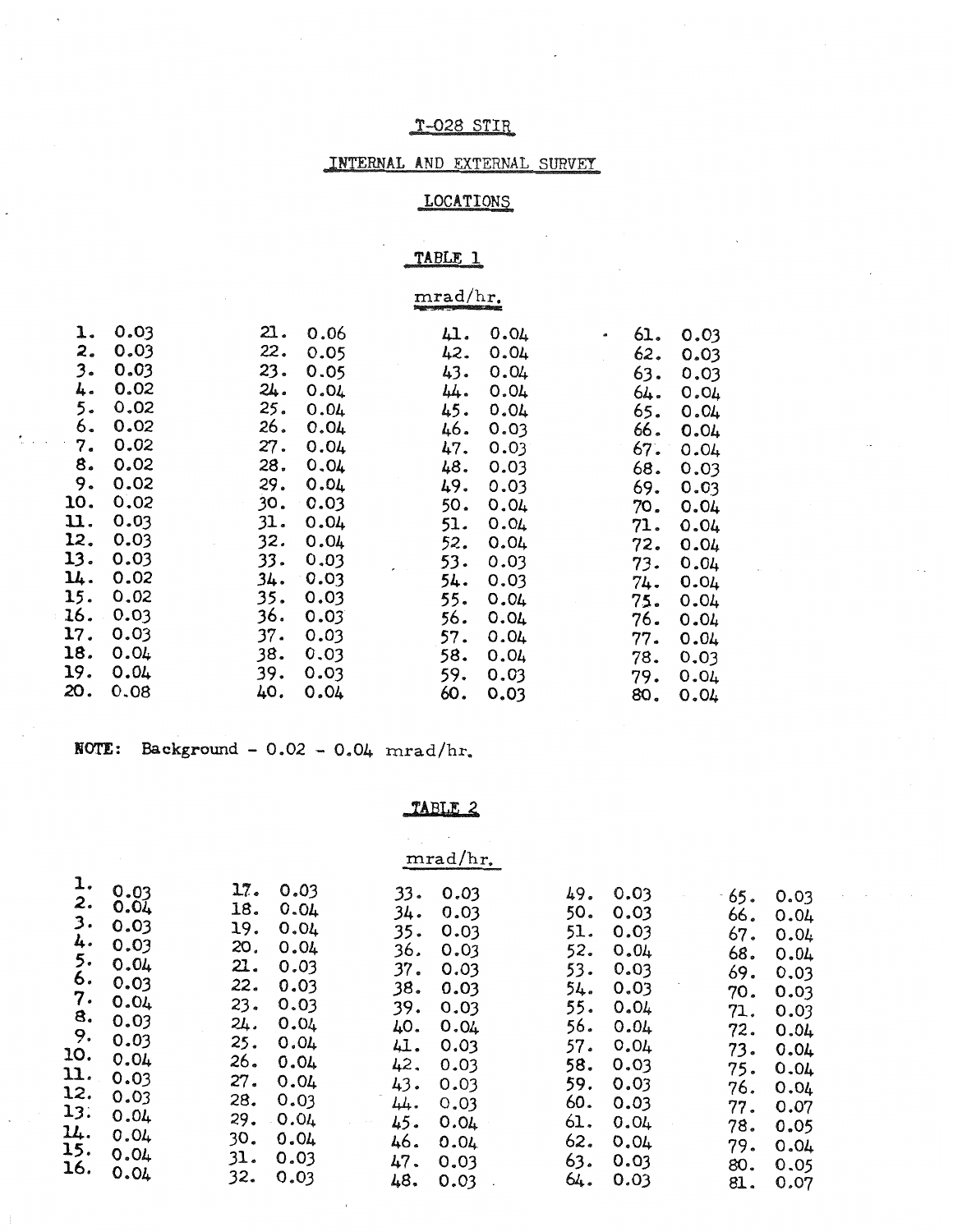| 82. | 0.04 | 92.  | 0.04 |
|-----|------|------|------|
| 83. | 0.04 | 93.  | 0.04 |
| 84. | 0.04 | 94.  | 0.04 |
| 85. | 0.04 | 95.  | 0.04 |
| 86. | 0.04 | 96.  | 0.04 |
| 87. | 0.04 | 97.  | 0.04 |
| 88. | 0.04 | 98.  | 0.04 |
| 89. | 0.04 | 99.  | 0.04 |
| 90. | 0.04 | 100. | 0.04 |
| 91. | 0.04 |      |      |

NOTE: Background -  $0.03 - 0.04$  mrad/hr.

**County**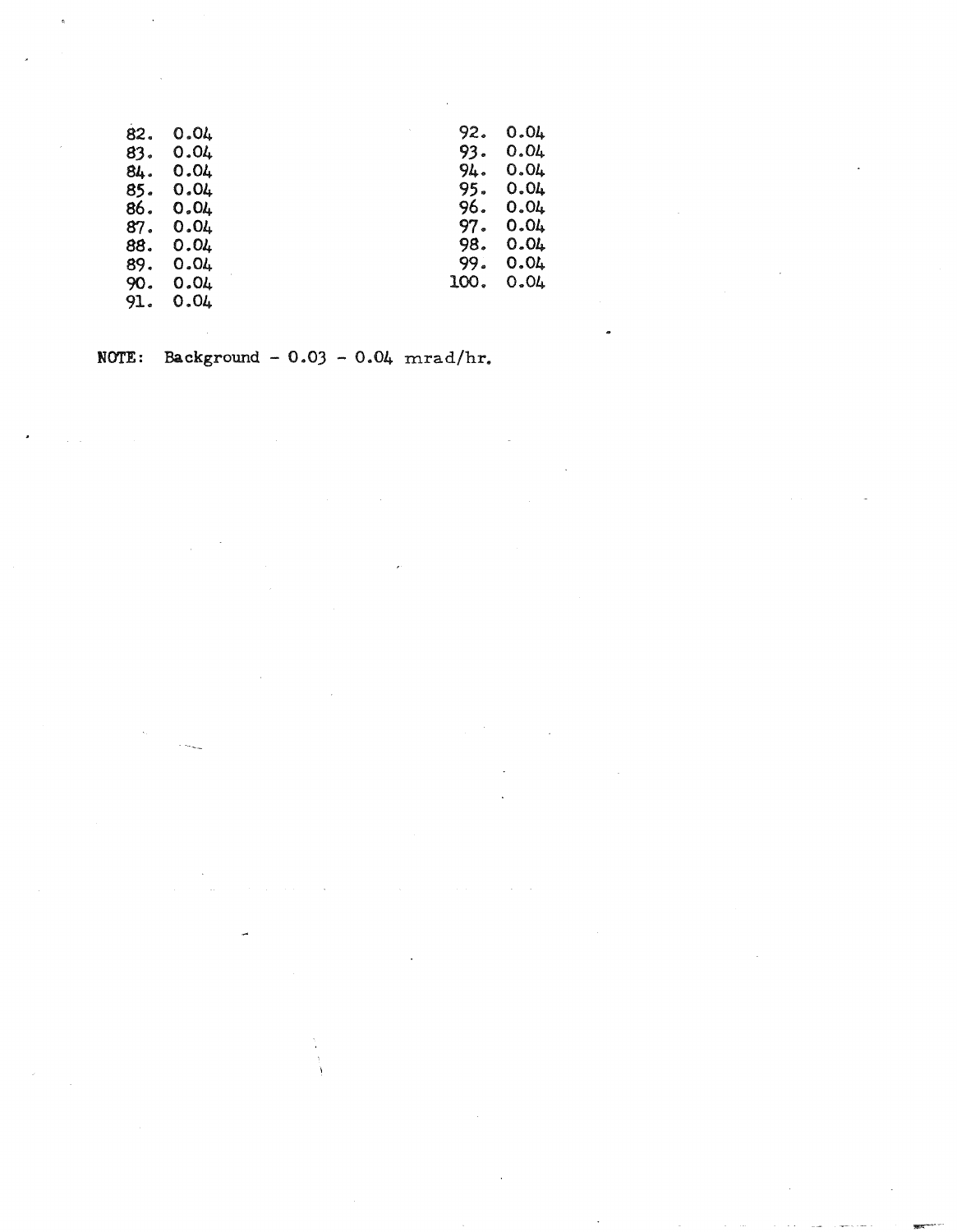